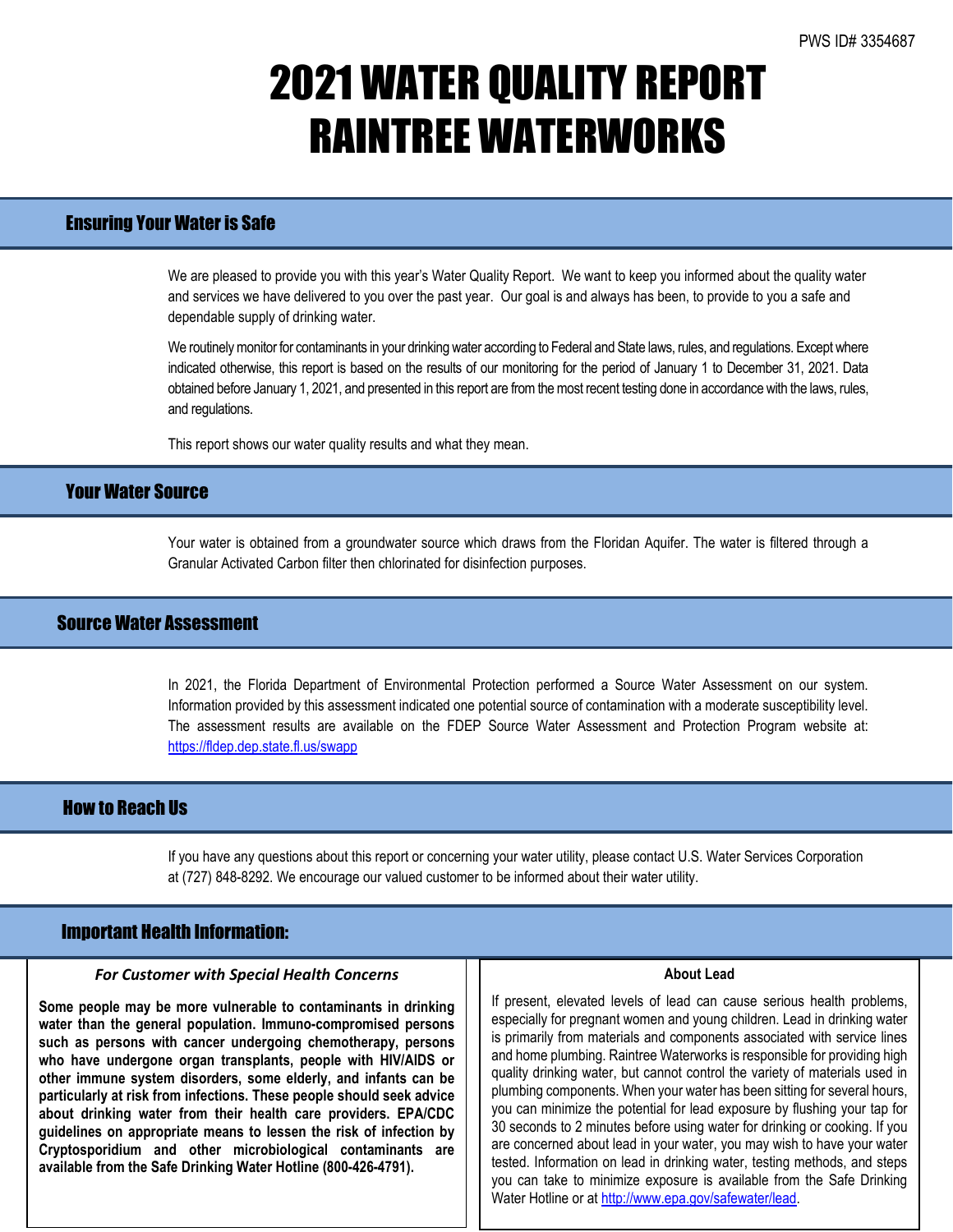# 2021 WATER QUALITY REPORT RAINTREE WATERWORKS

## About Your Drinking Water

### **ADDITIONAL HEALTH INFORMATION**

The sources of drinking water (both tap water and bottled water) include rivers, lakes, streams, ponds, reservoirs, springs, and wells. As water travels over the surface of the land or through the ground, it dissolves naturally occurring minerals and, in some cases, radioactive material, and can pick up substances resulting from the presence of animals or from human activity. Contaminants that may be present in source water include:

**(A) Microbial contaminants**, such as viruses and bacteria, which may come from sewage treatment plants, septic systems, agricultural livestock operations, and wildlife.

**(B) Inorganic contaminants**, such as salts and metals, which can be naturally occurring or result from urban stormwater runoff, industrial or domestic wastewater discharges, oil and gas production, mining, or farming.

**(C) Pesticides and herbicides**, which may come from a variety of sources such as agriculture, urban stormwater runoff, and residential uses.

**(D) Organic chemical contaminants**, including synthetic and volatile organic chemicals, which are by-products of industrial processes and petroleum production, and can also come from gas stations, urban stormwater runoff, and septic systems.

**(E) Radioactive contaminants**, which can be naturally occurring or be the result of oil and gas production and mining activities.

In order to ensure that tap water is safe to drink, the EPA prescribes regulations which limit the amount of certain contaminants in water provided by public water systems. The Food and Drug Administration (FDA) regulations establish limits for contaminants in bottled water which must provide the same protection for public health.

Drinking water, including bottled water, may reasonably be expected to contain at least small amounts of some contaminants. The presence of contaminants does not necessarily indicate that the water poses a health risk. More information about contaminants and potential health effects can be obtained by calling the **Environmental Protection Agency's Safe Drinking Water Hotline at 1-800-426-4791**.

### **HOW TO READ THE TABLE**

In the table accompanying this report you may find unfamiliar terms and abbreviations. The following definitions are provided to assist you with understanding the report.

#### **Important Definitions:**

- **Maximum Contaminant Level or MCL:** The highest level of a contaminant that is allowed in drinking water. MCLs are set as close to the MCLGs as feasible using the best available treatment technology.
- **Maximum Contaminant Level Goal or MCLG:** The level of a contaminant in drinking water bellow which there is no known or expected risk to health. MCLGs allow for a margin of safety.
- Action Level or AL: The concentration of a contaminant which, if exceeded, triggers treatment or other requirements that a water system must follow.
- **Maximum Residual Disinfectant Level or MRDL:** The highest level of a disinfectant allowed in drinking water. There is convincing evidence that addition of a disinfectant is necessary for control of microbial contaminants.
- **Maximum Residual Disinfectant Level Goal or MRDLG:** The level of a drinking water disinfectant below which there is no known or expected risk to health. MRDLGs do not reflect the benefits of the use of disinfectants to control microbial contaminants.
- **ND:** Means not detected and indicates that the substance was not found by laboratory analysis.
- **Parts per Billion (ppb) or Micrograms per Liter (μg/l):** One part by weight of analyte to 1 billion parts by weight of the water sample.
- **Parts per Million (ppm) or Milligrams per Liter (mg/l):** One part by weight of analyte to 1 million parts by weight of the water sample.
- Picocurie per Liter (pCi/L): Measure of the radioactivity in water.